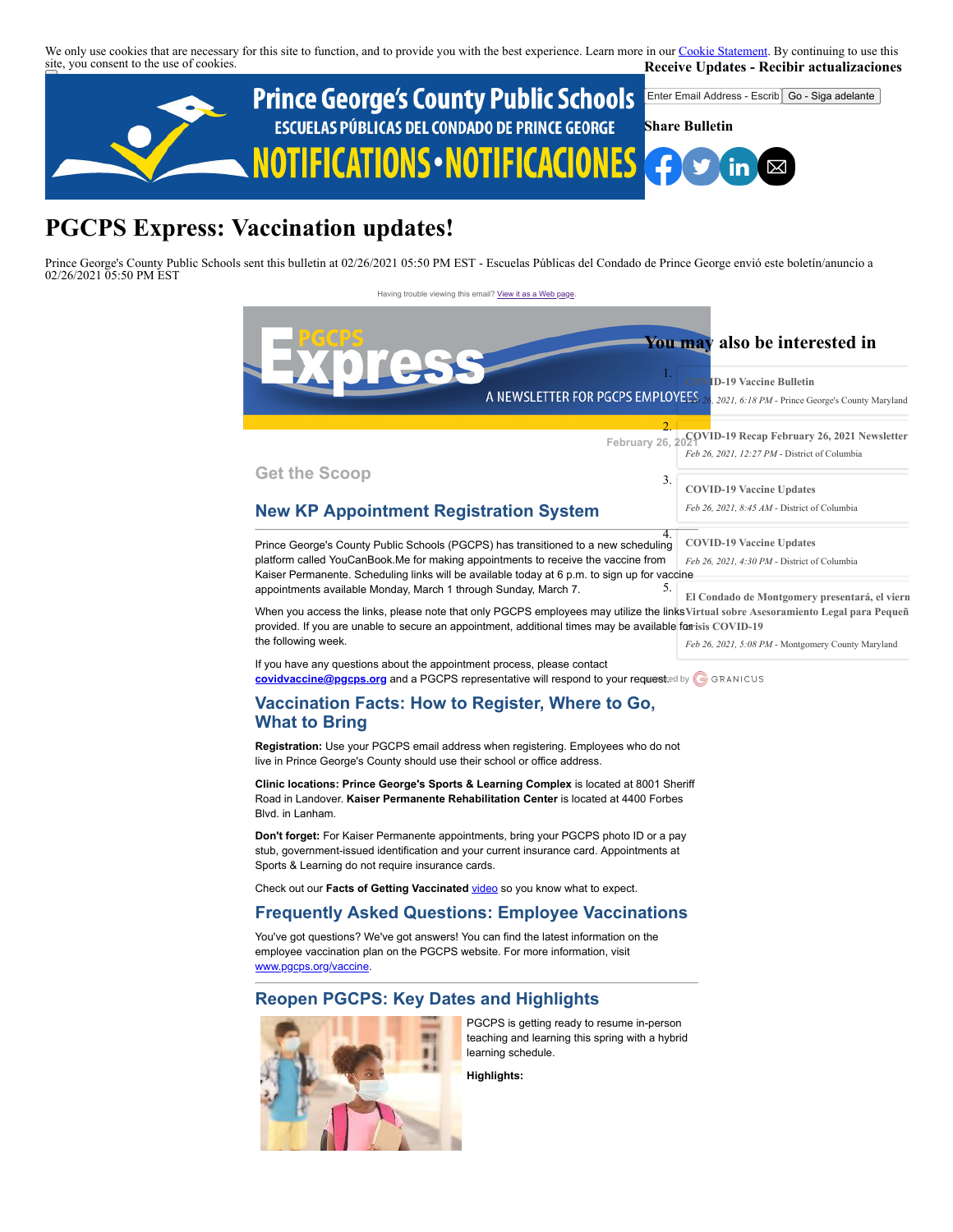**Wednesday, March 3**: All school-based staff are encouraged to begin working and teaching virtually from their assigned school buildings. This includes educators, administrators, paraprofessionals, food and nutrition staff and all employees who support teaching and learning in a school setting. Central office staff must return to assigned work locations.

**Wednesday, March 17**: All school-based staff must return to work in school buildings.

**Wednesday, March 10**: Fall coaches may begin in-person afterschool  $\bullet$ conditioning and outdoor workouts for students involved in athletic activities.

- **Monday, March 29 through Monday, April 5**: Spring Break
- **Tuesday, April 6:** Spring sports season will begin.

**Thursday, April 8**: Phase 1 instruction will begin with a two-day hybrid learning schedule for all special education students in kindergarten through 12th grade and for students in prekindergarten through sixth grade and 12th grade.

**Thursday, April 15**: Phase 2 instruction will begin for all remaining sevenththrough 11th-graders.

The last day of school for students will be Tuesday, June 15; for teachers, the last day will be Wednesday, June 16.

## **#PGCPS Proud: In the Spotlight**

## **#PGCPSProud**

**Ingra Lewis RN, MSA,** Immunization Program Manager for the Prince George's County Family Health Services Division, extended kudos to #TeamPGCPS school nurses for their assistance administering vaccinations to employees last weekend! "Kudos and job well done by your staff. It was great teamwork among all returning and new. The nurses did an awesome job."

#### **Potomac HS Students Win National Entrepreneurship Contest**



**Potomac High School 3DE students Raymon Lewis, Trevon Moore, Isaiah Harris, Duvon Palmer and Mekhi Lewis** took first place in the National Case Competition with their innovative presentation and pitch to Arby's executives.

## **#TeacherTuesday: Sharing Distance Learning Tips**

**Barack Obama Elementary second-grade teacher Tiffany Harrell makes learning fun** [and engaging by using everyday objects to get students excited about science.](https://www.youtube.com/watch?v=DsPYdFSBZVU&feature=youtu.be)



## **Looking for Distance Learning Pros!**

Do you have advice on making the most of the distance learning experience with students? We are highlighting **distance learning stars** to discuss or demonstrate best practices for teachers and/or families on PGCPS social media for #TeacherTuesday. Videos should be no longer than one minute. Send submissions to **[communications@pgcps.org](mailto:communications@pgcps.org)**.

**Nominate a colleague** who makes you #PGCPSProud by sending their name, office/school, photo and a brief description (100 words or less) to [communications@pgcps.org](mailto:communications@pgcps.org). Submissions may be edited for length, clarity or grammar.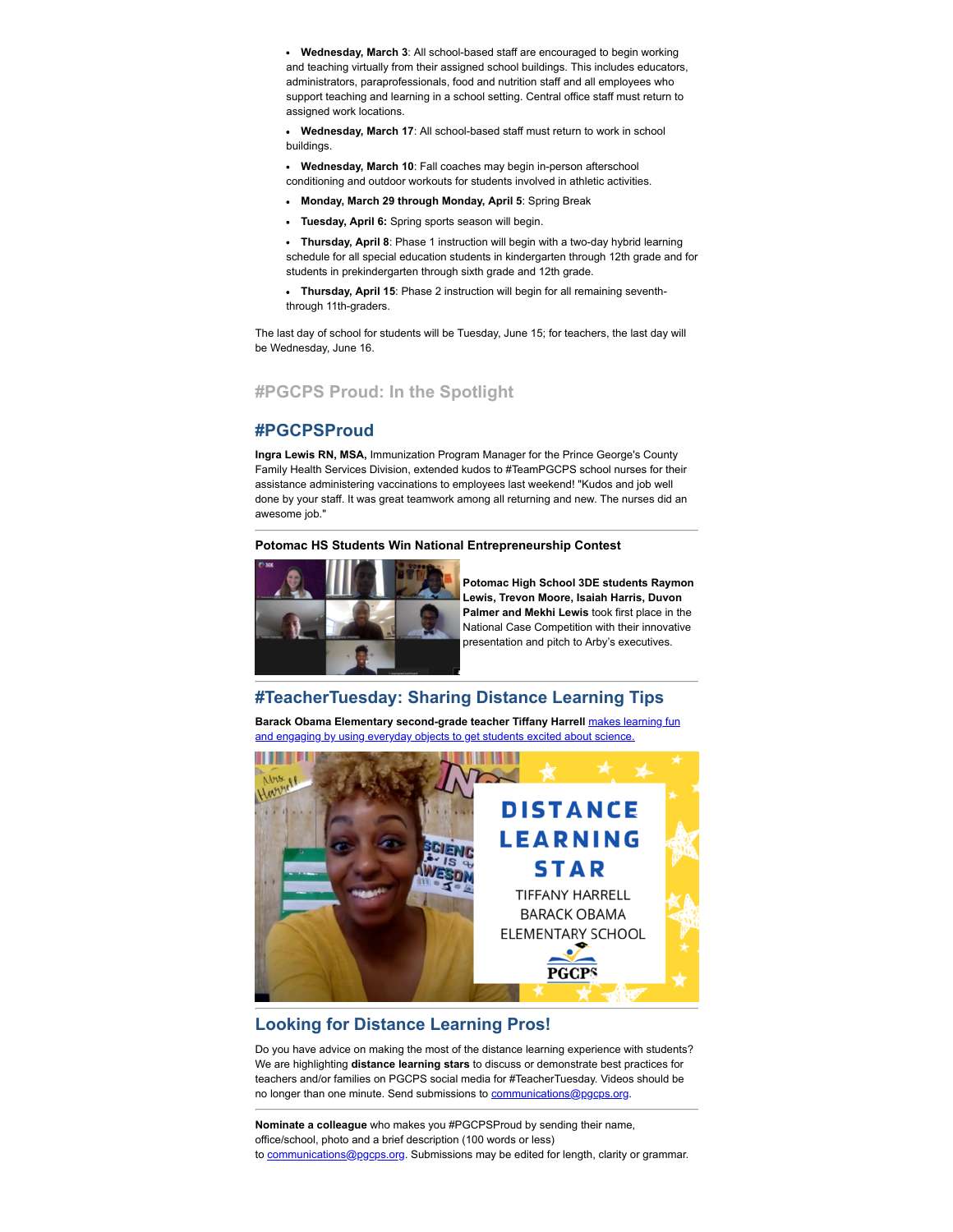## **Register Today for the 10K-A-Day Challenge!**



**10K-A-Day is an inspiring 10,000 steps-a-day journey** designed to help you move more and have fun as you visit beautiful places along virtual routes. Wearing a step counter and tracking your steps online will boost your energy and improve your health as you enjoy the benefits of an active lifestyle. The challenge starts on Monday, March 1!

#### **How Does it Work?**

Studies show the health benefits of reaching 10,000 steps per day, whether from regular activities or combined with dedicated walking or jogging time. Clip on your step tracker first thing in the morning and track your steps all day. You can also manually enter your steps online. At the end of the day (or the following morning), record your steps and watch your progress on the virtual route!

#### **How Do I Register?**

[Click here](https://pgcps.10kaday.com/) to go to the registration page. While visiting the registration page, please take time to read through the challenge frequently asked questions (FAQs). These will explain how the challenge works.

If you have questions about the challenge, please use the "Help" tab at the bottom of the challenge web page or email [wellness.benefits@pgcps.org](mailto:wellness.benefits@pgcps.org).

## **#HealthyPGCPS: March is All About Nutrition**

Wellness 360 will host the following webinars during the month of March:

- **Overcoming Your Plateau (Wednesday, March 3)** No registration required. Visit [Wellness360,](https://offices.pgcps.org/Wellness/Cards/Employee-Wellness-Program/) scroll to wellness webinars and click the link for this session 10 minutes prior to the start time.
- **Truth about Sweeteners, Sugar Replacers and Sodium in Foods (Wednesday, March 17)** — [Registration is required.](https://kponline.webex.com/mw3300/mywebex/default.do?service=7&nomenu=true&main_url=%2Ftc3300%2Ftrainingcenter%2FLoading.do%3Fsiteurl%3Dkponline%26UID%3D-99999999%26RT%3DMiMxMQ%253D%253D%26siteurl%3Dkponline%26apiname%3Dj.php%26MTID%3Dt1006eded23f5935fb17ca5591feb91e0%26FM%3D1%26rnd%3D7557241255%26servicename%3DTC%26ED%3D1147959702%26needFilter%3Dfalse&siteurl=kponline)

The webinars will begin at 4 p.m. Visit [Wellness360](https://offices.pgcps.org/Wellness/Cards/Employee-Wellness-Program/) for more information.

### **Announcements**

## **Save the Date: NBCT Pinning Ceremony**

The Office of Professional Learning and Leadership will host the **14th Annual National Board Certified Teachers Virtual Pinning Ceremony** on Tuesday, March 16 from 6 p.m. to 8 p.m. More information forthcoming!

## **Free Webinar: Help Children Avoid or Quit Vaping**

[Register now](https://pave.salsalabs.org/notjustvapormaryland/index.html) for a free webinar, **Not Just Vapor: Maryland**, on Thursday, March 4 at 4 p.m.

Over 3.6 million U.S. youth vape, with cheap disposable devices skyrocketing in popularity. But behind the bright colors and sweet flavors are harmful chemicals and nicotine addiction. Presented by Parents Against Vaping e-cigs (PAVe) and Maryland PIRG, the webinar shares everything Maryland parents, and adults who work with youth, need to help kids avoid or quit using dangerous flavored e-cigarettes.

## **ICYMI: In Case You Missed It**

## **PG13 Is Back: A Different Kind of Summer**

Our high school sports series *[PG13](https://www.youtube.com/watch?v=dMXD6wo-g24&feature=emb_title)* is back for its fifth season! Look back at the summer of 2020 as COVID-19 brings everything to a halt, and scholar-athletes grapple with the reality of a school year defined by virtual learning.



## **STAY CONNECTED**

SOCIAL MEDIA [Facebook](http://links.govdelivery.com/track?type=click&enid=ZWFzPTEmbXNpZD0mYXVpZD0mbWFpbGluZ2lkPTIwMTgwOTA3Ljk0NjA1NTYxJm1lc3NhZ2VpZD1NREItUFJELUJVTC0yMDE4MDkwNy45NDYwNTU2MSZkYXRhYmFzZWlkPTEwMDEmc2VyaWFsPTE3MDM2NzQxJmVtYWlsaWQ9c2hhdm9uLm1jY29ubmVsbEBwZ2Nwcy5vcmcmdXNlcmlkPXNoYXZvbi5tY2Nvbm5lbGxAcGdjcHMub3JnJnRhcmdldGlkPSZmbD0mZXh0cmE9TXVsdGl2YXJpYXRlSWQ9JiYm&&&107&&&http://www.facebook.com/pgcps) | [Twitter](http://links.govdelivery.com/track?type=click&enid=ZWFzPTEmbXNpZD0mYXVpZD0mbWFpbGluZ2lkPTIwMTgwOTA3Ljk0NjA1NTYxJm1lc3NhZ2VpZD1NREItUFJELUJVTC0yMDE4MDkwNy45NDYwNTU2MSZkYXRhYmFzZWlkPTEwMDEmc2VyaWFsPTE3MDM2NzQxJmVtYWlsaWQ9c2hhdm9uLm1jY29ubmVsbEBwZ2Nwcy5vcmcmdXNlcmlkPXNoYXZvbi5tY2Nvbm5lbGxAcGdjcHMub3JnJnRhcmdldGlkPSZmbD0mZXh0cmE9TXVsdGl2YXJpYXRlSWQ9JiYm&&&108&&&https://twitter.com/pgcps) | [YouTube](http://links.govdelivery.com/track?type=click&enid=ZWFzPTEmbXNpZD0mYXVpZD0mbWFpbGluZ2lkPTIwMTgwOTA3Ljk0NjA1NTYxJm1lc3NhZ2VpZD1NREItUFJELUJVTC0yMDE4MDkwNy45NDYwNTU2MSZkYXRhYmFzZWlkPTEwMDEmc2VyaWFsPTE3MDM2NzQxJmVtYWlsaWQ9c2hhdm9uLm1jY29ubmVsbEBwZ2Nwcy5vcmcmdXNlcmlkPXNoYXZvbi5tY2Nvbm5lbGxAcGdjcHMub3JnJnRhcmdldGlkPSZmbD0mZXh0cmE9TXVsdGl2YXJpYXRlSWQ9JiYm&&&109&&&http://www.youtube.com/pgcpsvideo)